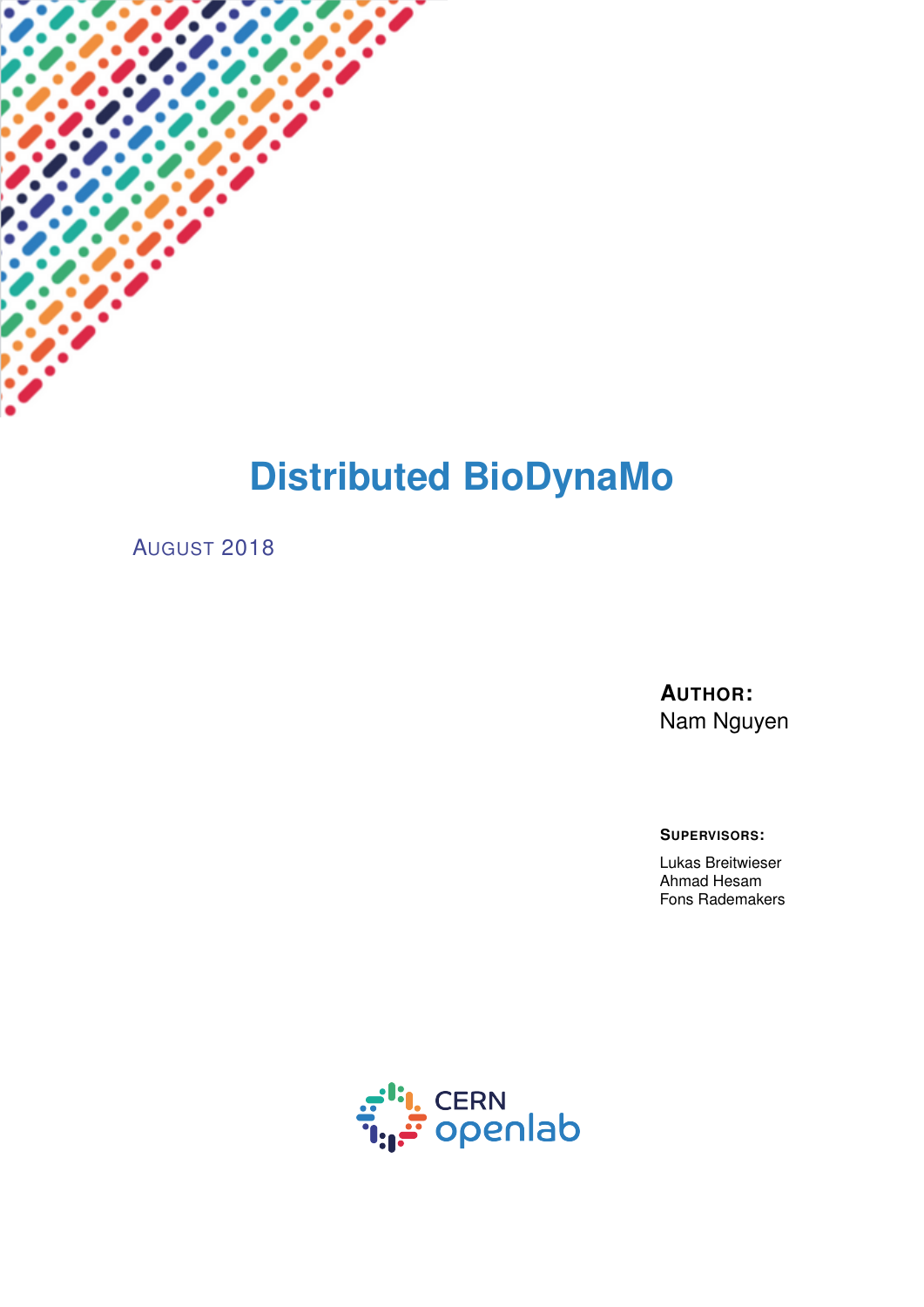## **Project specification**

The BioDynaMo project (<http://biodynamo.web.cern.ch/>) aims at creating a platform through which life scientists can easily create, run, and visualize three-dimensional biological simulations. Built on top of the latest computing technologies, the BioDynaMo platform will enable users to perform simulations of previously unachievable scale and complexity, making it possible to tackle challenging scientific research questions.

Current work concentrates on developing a distributed runtime which is the foundation to run simulations in the cloud. The summer student will be involved in these activities.

The student should have good knowledge of C++ programming language and software development tools (git, cmake). Prior knowledge in distributed systems and GPU programming is a plus.

The project is scheduled from July 2<sup>nd</sup> to August 31<sup>st</sup>, 2018.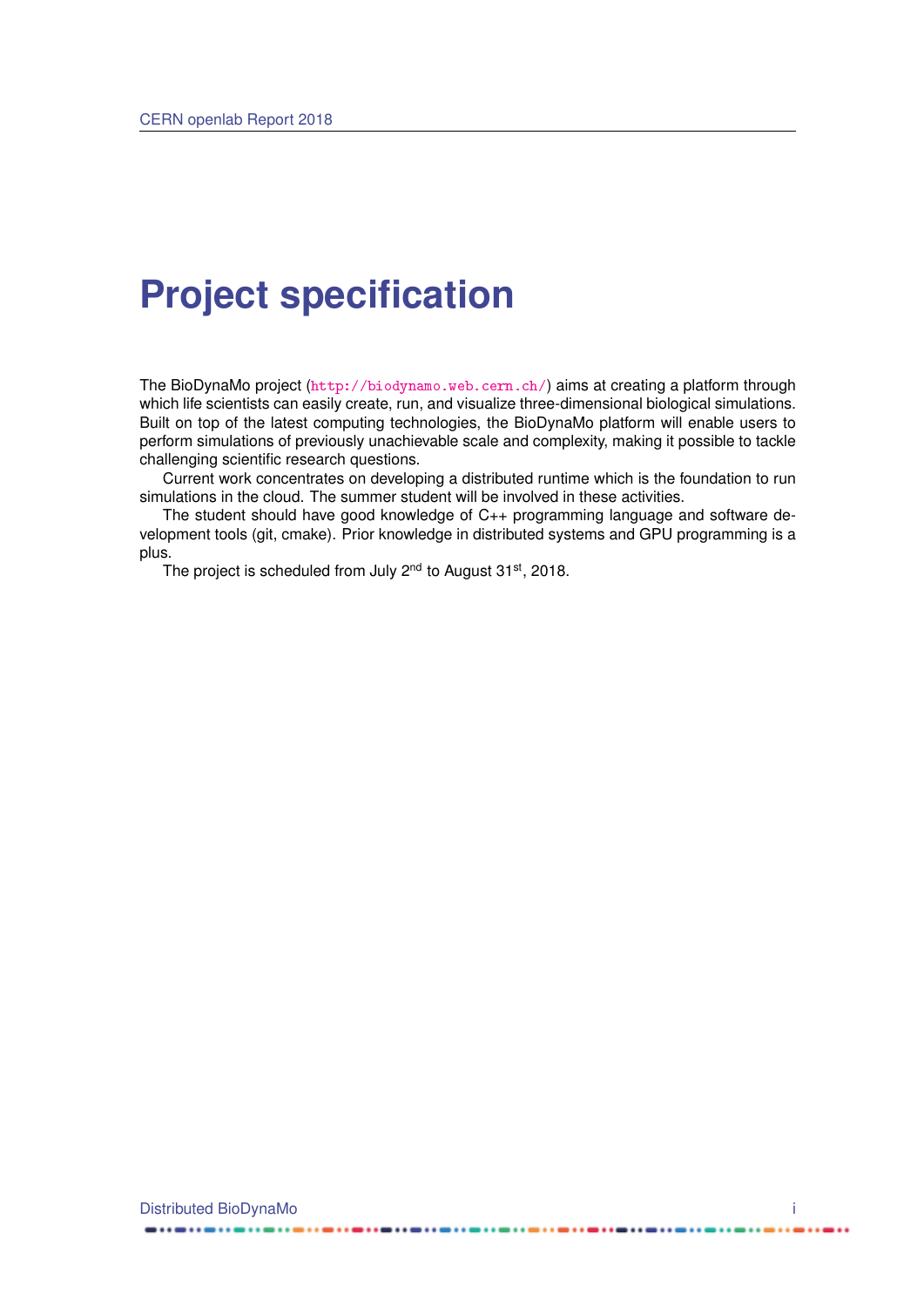

## **Abstract**

Computer simulations have become a very powerful tool for scientific research. In order to facilitate research in computational biology, the BioDynaMo project aims at a general platform for biological computer simulations, which should be executable on hybrid cloud computing systems [\[Breitwieser et al.,](#page-12-0) [2016\]](#page-12-0). To that end, the project has achieved very good *vertical* scalability with almost linear speedup on one node [\[Breitwieser,](#page-12-1) [2017\]](#page-12-1). This report describes the technical work to scale BioDynaMo *horizontally* to more than one nodes while fully retaining current C++ simulation code. A general axis-aligned box partitioning scheme which is aware of bordering regions was implemented to divide the simulation space into smaller boxes, representing local tasks. From there, a Python driver built up a task dependency tree so that Ray distributed framework [\[Moritz et al.,](#page-12-2) [2017\]](#page-12-2) can manage task executions. Each task reassembles all the regions into a bigger one, runs a simulation step on that, and disassembles it back into different regions for the next step. The Ray framework was enhanced to take into account the local availability of these different regions in scheduling. This technique allowed BioDynaMo to run a minimally modified demo simulation in a distributed manner with the driver on the host and the workers in a docker container, opened up the possibility of actual *large-scale* simulation. However, much more work remains to be done to bring the distributed mode up to par with local mode.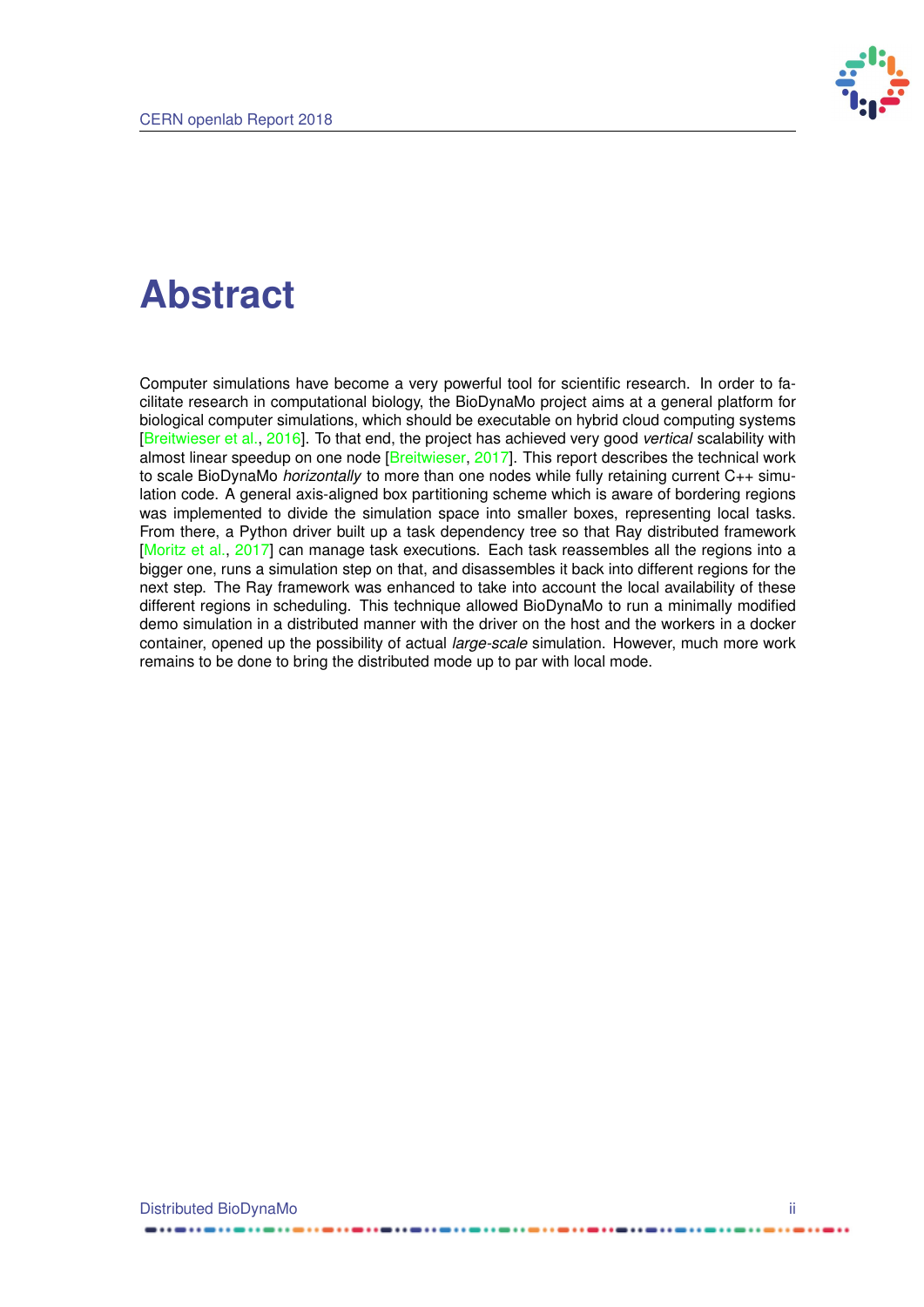

## <span id="page-3-0"></span>**Contents**

| <b>Contents</b>     |                                                                                                                                                                                                                                     | iii            |
|---------------------|-------------------------------------------------------------------------------------------------------------------------------------------------------------------------------------------------------------------------------------|----------------|
|                     |                                                                                                                                                                                                                                     |                |
|                     | a                                                                                                                                                                                                                                   |                |
|                     | b                                                                                                                                                                                                                                   |                |
|                     | C.                                                                                                                                                                                                                                  |                |
| 2                   | Method                                                                                                                                                                                                                              |                |
|                     | a                                                                                                                                                                                                                                   | $\overline{2}$ |
|                     | b                                                                                                                                                                                                                                   | 3              |
|                     |                                                                                                                                                                                                                                     | 3              |
|                     |                                                                                                                                                                                                                                     | $\overline{4}$ |
|                     | C.                                                                                                                                                                                                                                  | 5              |
| 3                   | <b>Result</b>                                                                                                                                                                                                                       | 5              |
| 4                   |                                                                                                                                                                                                                                     | 6              |
|                     | a                                                                                                                                                                                                                                   | 6              |
|                     | Alleviate serialization and deserialization overhead entitled and serial results.<br>b                                                                                                                                              | 6              |
|                     | Ensure deterministic simulation enterprise in the case of the state of the state of the state of the state of the state of the state of the state of the state of the state of the state of the state of the state of the stat<br>C | 6              |
|                     | Relieve memory usage and support resumption entitled and such a series and support resumption<br>d                                                                                                                                  | 6              |
|                     | e                                                                                                                                                                                                                                   | 6              |
|                     |                                                                                                                                                                                                                                     | $\overline{7}$ |
|                     |                                                                                                                                                                                                                                     | $\overline{7}$ |
| 5                   | Upstream enhancements to Ray enter the state of the state of the state of the Upstream enhancements to Ray<br>g                                                                                                                     | $\overline{7}$ |
|                     |                                                                                                                                                                                                                                     |                |
| 6                   |                                                                                                                                                                                                                                     | 7              |
| <b>Bibliography</b> |                                                                                                                                                                                                                                     | 9              |

................

....

------------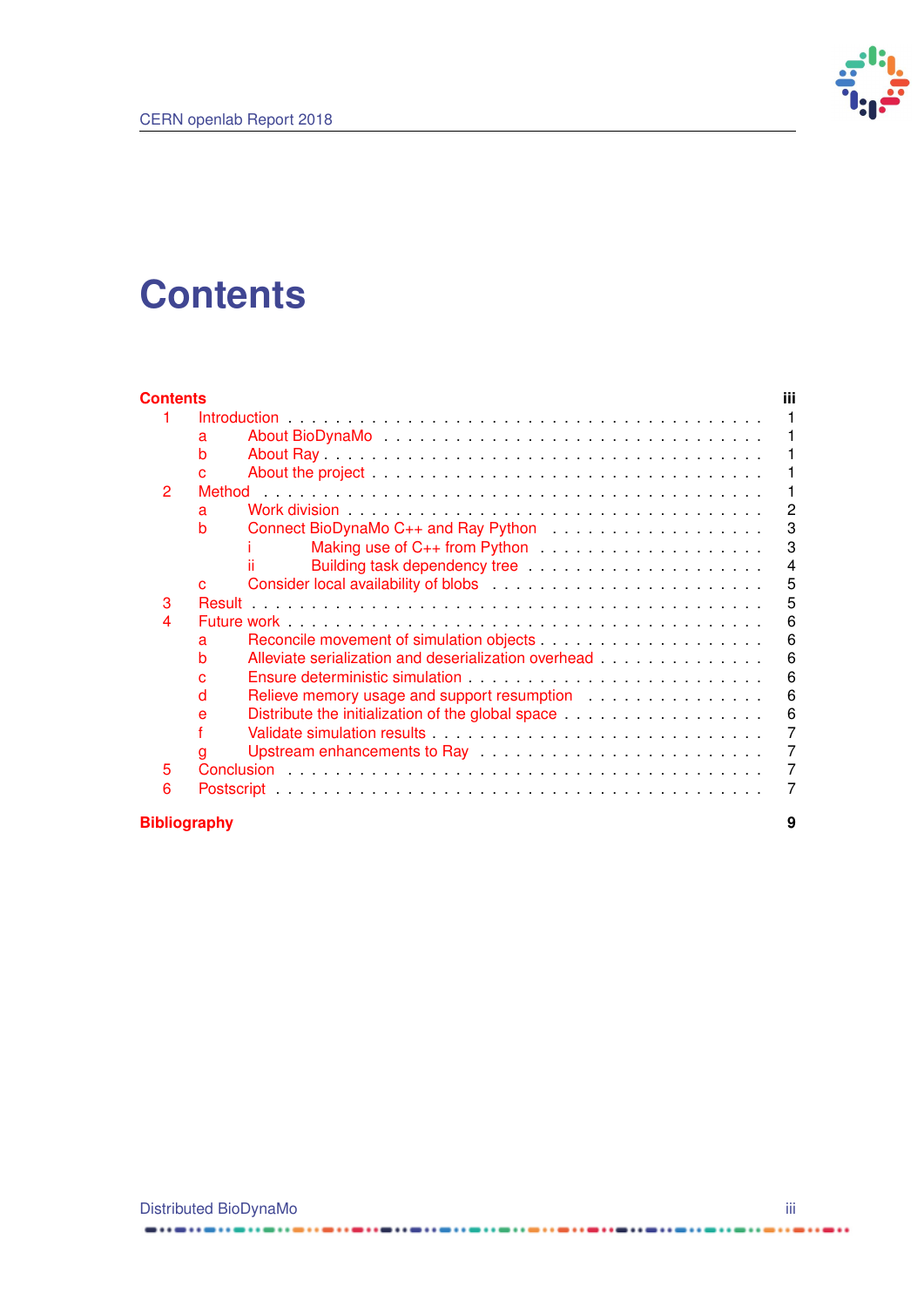### <span id="page-4-0"></span>**1 Introduction**

#### <span id="page-4-1"></span>**a About BioDynaMo**

BioDynaMo is a platform for biological simulation. It was started at CERN openlab in 2015 [\[Bre](#page-12-4)[itwieser et al.,](#page-12-4) [2015\]](#page-12-4). The project is released under Apache 2 open source license with source code made available on Github [\[BioDynaMo authors\]](#page-12-5).

The BioDynaMo code is written in the C++ programming language and divided into two main parts: the runtime, and the actual simulation code. Life scientists define how simulation objects are initialized and their precise interaction with other objects in simulation code; the runtime executes the simulation in steps.

#### <span id="page-4-2"></span>**b About Ray**

Ray distributed execution engine schedules and executes tasks on worker nodes. Tasks can be written in the Python or Java programming language. A driver Python script (or Java application) provides executable codes and contexts (e.g. global variables) for all the tasks and sets up the dependency among them.

In a Ray cluster, the head node runs a Redis in-memory key-value database [\[Redis authors\]](#page-12-6). This is the global control store whose purpose is to store information about the whole cluster (such as the cluster configuration, task specifications, where an object actually resides in) and act as a pub-sub broker. Workers subscribe to the head node for updates to tasks, and objects. Each worker node runs its own Plasma in-memory object store [\[Moritz and Nishihara,](#page-12-7) [2017\]](#page-12-7).

It is important to note that when a task is scheduled in Ray, its "futures" (also known as promises, or deferred) are returned immediately, even though the task may not be executed yet.

Before a task is executed on a worker node, the task's inputs are fetched (maybe from a remote object store) to the local object store. After a task completes, its outputs are, too, stored in the local object store. Task  $T_a$  is said to depend on task  $T_b$  if one of the inputs to task  $T_a$  is one of the outputs from task  $T<sub>b</sub>$ .

### <span id="page-4-3"></span>**c About the project**

The project described in this report is about laying a stepping stone to distributed simulation in BioDynaMo. The goal of the project is to execute a simple, existing demo on more than one workers.

This is important to BioDynaMo because even though BioDynaMo scales up on one node very well, the physical resources on one node will put the hard limit on that scaling. In order for BioDynaMo to simulate a larger number of objects than it could currently, horizontal scaling with distributed computing is the best option.

Unlike [Kanellis et al.](#page-12-8) [\[2017\]](#page-12-8), in which the authors implemented a messaging middleware with an outlook to execution on the cloud, this project takes advantage of the distributed execution that Ray has already provided and focuses on how a BioDynaMo simulation can be fitted into that framework.

### <span id="page-4-4"></span>**2 Method**

<span id="page-4-5"></span>As explained in [About the project,](#page-4-3) the main challenge in this project is to fit a BioDynaMo's simulation in Ray's execution framework. This includes the follwing two main tasks and an optimization.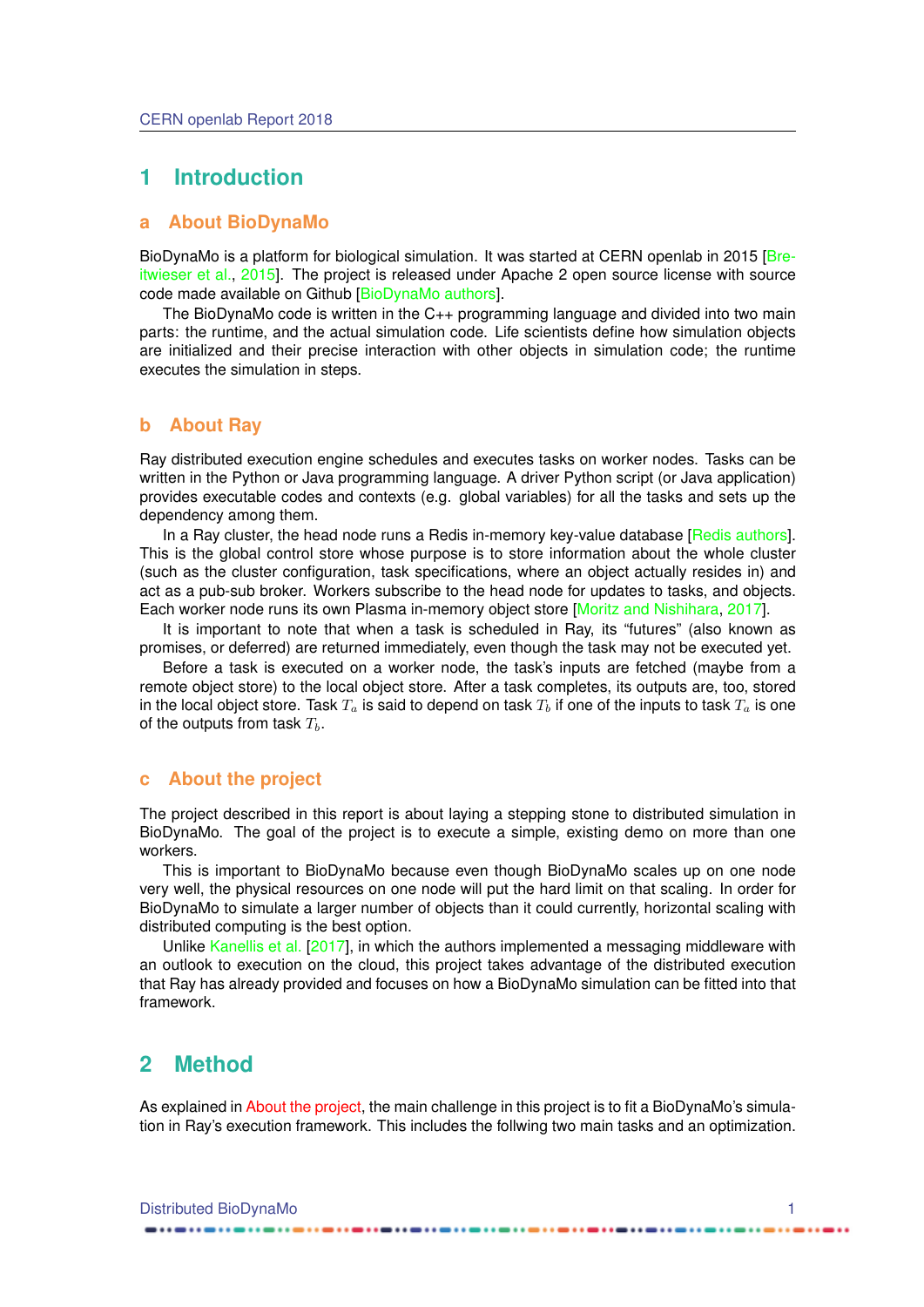

<span id="page-5-0"></span>

Figure 1: Illustrations of different 3D box partitioning schemes

<span id="page-5-1"></span>

Figure 2: Halo regions bordering a box in red

### **a Work division**

First of all, the work that is usually done on one node must now be divided into smaller tasks to be distributed. Since BioDynaMo is an agent-based simulation [\[Breitwieser and Hesam,](#page-12-9) [2017\]](#page-12-9) where each cell only acts within its own sphere of influence, one way to divide the work is based on space, similarly to [Hauri](#page-12-10) [\[2013\]](#page-12-10).

The global 3D simulation space is partitioned into axis-aligned smaller spaces that I call boxes. At the moment, the user is responsible for the exact number of boxes along the x, y, and z axis. For example, when '3-1-1' is used, the user is telling the system that there are 3 boxes along the x axis, 1 box along the y axis (i.e. do not partition along the y axis), and 1 box on the z axis, giving a total of  $3 \times 1 \times 1 = 3$  boxes, as shown in figure [1.](#page-5-0)

Each of these boxes may border with at most 26 other boxes. These bordering boxes contribute a small portion of their spaces that are called halo regions to the main box. These halo regions allow for complete coverage of influence of any cell within the main box.

Each box has six faces. Each face yields a surface halo region. The intersection of two adjacent surfaces (e.g. front and top surfaces) yields an edge halo region. And the intersection of three adjacent surfaces (e.g. front-top-left) yields a corner halo region.

In figure [2,](#page-5-1) we see a cut out of some bordering boxes (in light blue) and halo regions surrounding the red box. The box directly below the bottom surface of the red box (call it box 1) would contribute its top surface halo region, the box to the right of box 1 (call it box 2) contributes its top-left edge halo region, and then the box in front of box 2 contributes its top-left-back corner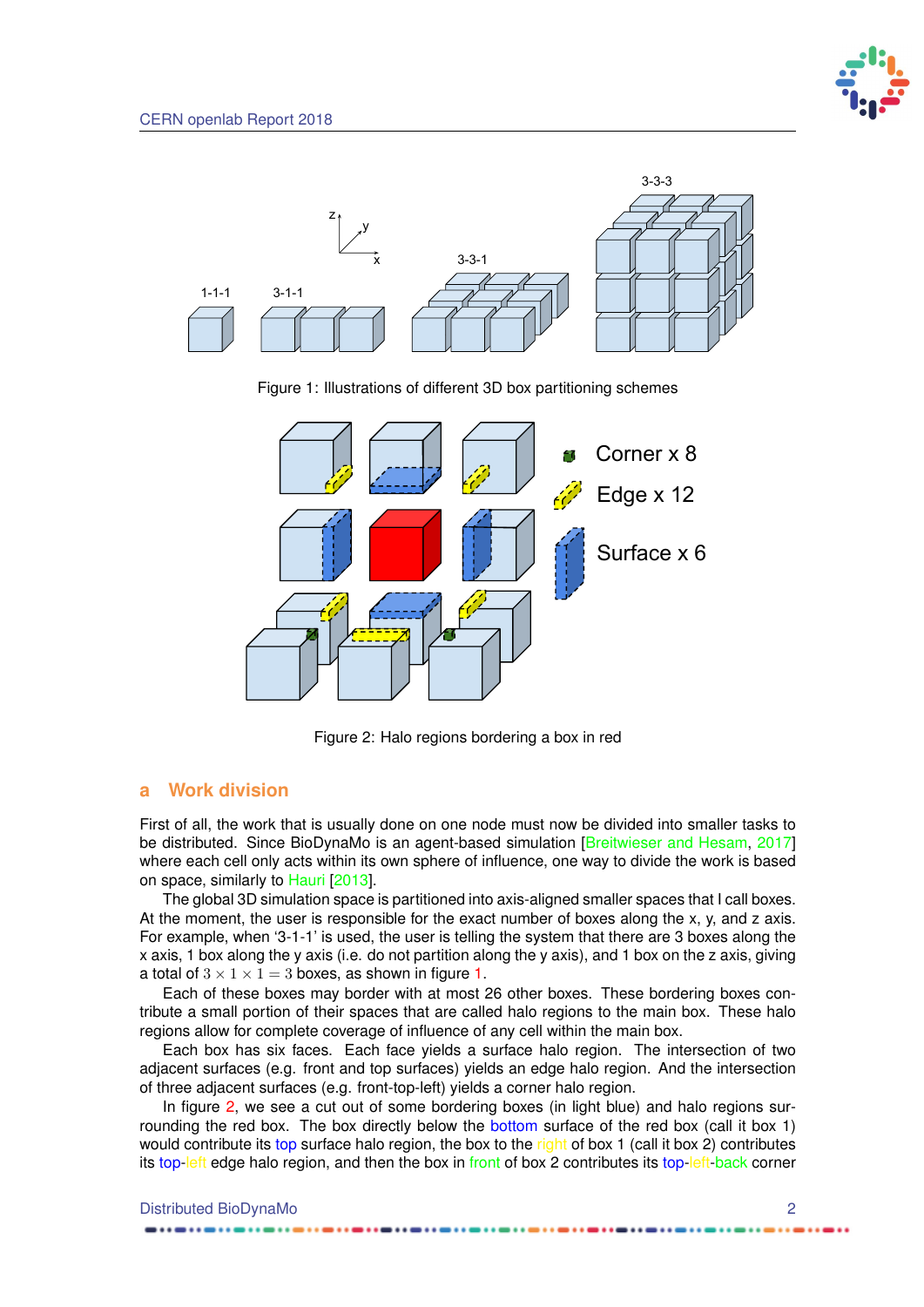

halo region.

It should be noted that a box is authoritative with respect to only the cells in its space. Because of that, it is also authoritative of the halo regions that it will be contributing to other boxes, but it is not authoritative in the halo regions that it pulls in.

### <span id="page-6-0"></span>**b Connect BioDynaMo C++ and Ray Python**

The next step is to construct a tree of tasks from the work division so that Ray can manage and schedule them. These boxes directly correspond to tasks. Each box is worked on in one task. The work essentially boils down to:

- 1. Obtain the halo regions for the box in consideration and assemble them together to form a complete simulation space.
- 2. Execute a simulation step in this new formed space.
- 3. After the simulation step, extract the box and its halo regions to be used in the next step.

Because BioDynaMo (and the work partitioning described above) is written in C++, and Ray uses Python as its driver, there are several technical issues in interoperability.

#### <span id="page-6-1"></span>**i Making use of C++ from Python**

The first challenge is to make use of  $C_{++}$  code from the Python side so that Python tasks can, at the very least, run C++ simulation code. There are many options here and the selected solution was to use the built-in ctypes module as a foreign function interface (FFI) between Python and  $C_{++}$ .

The C++ code is compiled into a shared library with all the needed functions exported as C symbols (with the keyword extern). From the Python side, ctypes will load with shared library as CDLL object, and invoke the functions as thought they were Python methods on that object. The C++ primitive returned values (such as int, double, etc.) are translated to Python types transparently. For bigger objects such as a struct, or an array, the Python side will allocate memory first, pass the pointer to that memory range, and the C++ side will fill in that buffer.

With this solution, we were able to share the partitioning and simulation logic between C++ and Python. For the partitioning logic, these functions were exported from the  $C_{++}$  side:

**bdm\_get\_box\_count** Returns the total number of boxes in the chosen partitioning scheme.

**bdm** get neighbor surfaces Returns the number of neighbors and their corresponding halo regions. The list of neighbor identification and corresponding halo region is also returned as an output argument.

The simulation in general made use of these functions:

- **bdm\_setup\_ray** Passes Ray cluster information and simulation parameter (such as partitioning scheme) from Python to C++ side.
- **bdm** simulate step Assembles halo regions into a box, runs one simulation step on the bigger space, and stores the box and halo regions from the box for next step as blobs in the Plasma object store. The serialization and deserialization are done by ROOT framework [\[Brun and](#page-12-11) [Rademakers,](#page-12-11) [1996\]](#page-12-11).

### Distributed BioDynaMo 3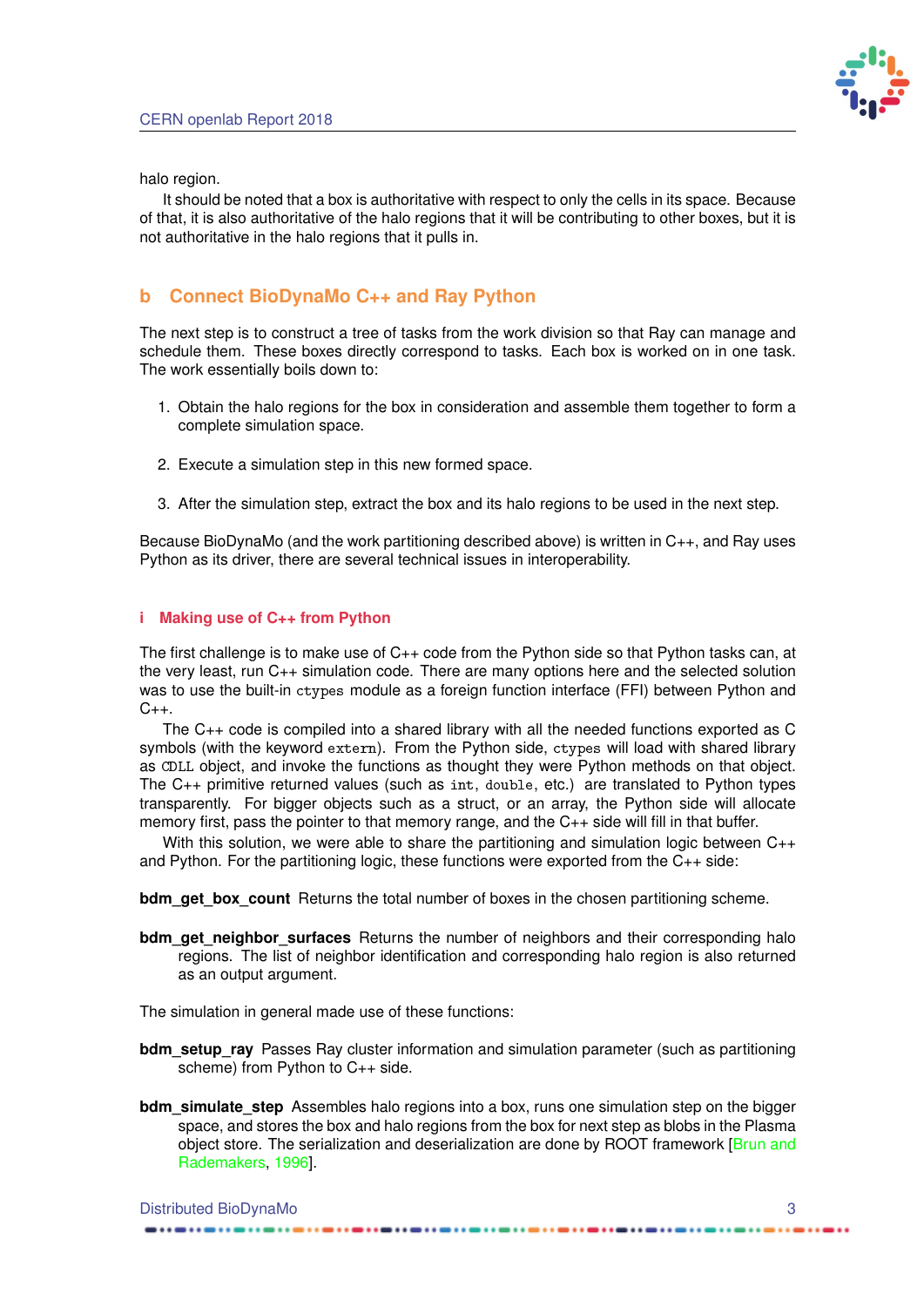

<span id="page-7-1"></span>

| Tasks          | <b>Boxes</b>                 |
|----------------|------------------------------|
| Inputs         | Contributed halo regions     |
| Outputs        | Authoritative halo regions   |
| Managed by Ray | Managed by BioDynaMo runtime |

Table 1: Paralellism between tasks and boxes

#### <span id="page-7-0"></span>**ii Building task dependency tree**

Another problem is to translate the requirements of halo regions into task dependencies.

Initially, the global simulation space is created with all simulation objects in it. This space is partitioned into boxes. Each box is authoritative for the halo regions that it will contribute to other boxes.

Then for each of the  $n$  simulation steps, each box will have to obtain the halo regions from its neighboring boxes to assemble a bigger space. These halo regions are the dependencies of a task, which simply calls into bdm\_simulate\_step. After the simulation step is done, the task produces 27 returned values, representing the main box, and its 26 halo regions, for use in the next simulation step that will be worked on by another task.

The parallelism between tasks and boxes is summarized in table [1.](#page-7-1)

As discussed in [About Ray,](#page-4-2) Ray manages the inputs and outputs of a task transparently. There is no connection between an input or output of a task to a halo region or a box in the BioDynaMo runtime. But due to this parallelism, we can construct a simple scheme to map between task inputs and outputs to boxes and halo regions.

First, the initialization of the simulation will be a task which will return  $b \times 27$  matrix of dummy values where  $b$  is the total number of boxes. Each row in this matrix comprises of a main box and its 26 halo regions. Let's call this matrix  $laststep$ .

The first simulation step of a box, then, will depend on the dummy object in  $laststep$  that represents the box under consideration, as well as all other dummy objects in *laststep* that correspond to the halo regions that this box should pull in. The outputs from this task will be an array of 27 dummy values, slotted in a matrix called  $thisstep$  at the row corresponding to the box in question. When all boxes in the first step are done, we swap the two matrices  $laststep$  and  $thisstep$ .

Then we repeat until we've completed all  $n$  simulation steps.

Finally, when all steps are done, we schedule one final task that depends on all  $b$  main boxes in  $laststep$  to signal the end of the simulation.

Note that this process does not actually execute any task but merely schedules all the tasks with proper dependencies.

Figure [3](#page-8-2) depicts the task tree for a simulation following the 2-1-1 partitioning scheme.

| Distributed BioDynaMo |  |
|-----------------------|--|
|-----------------------|--|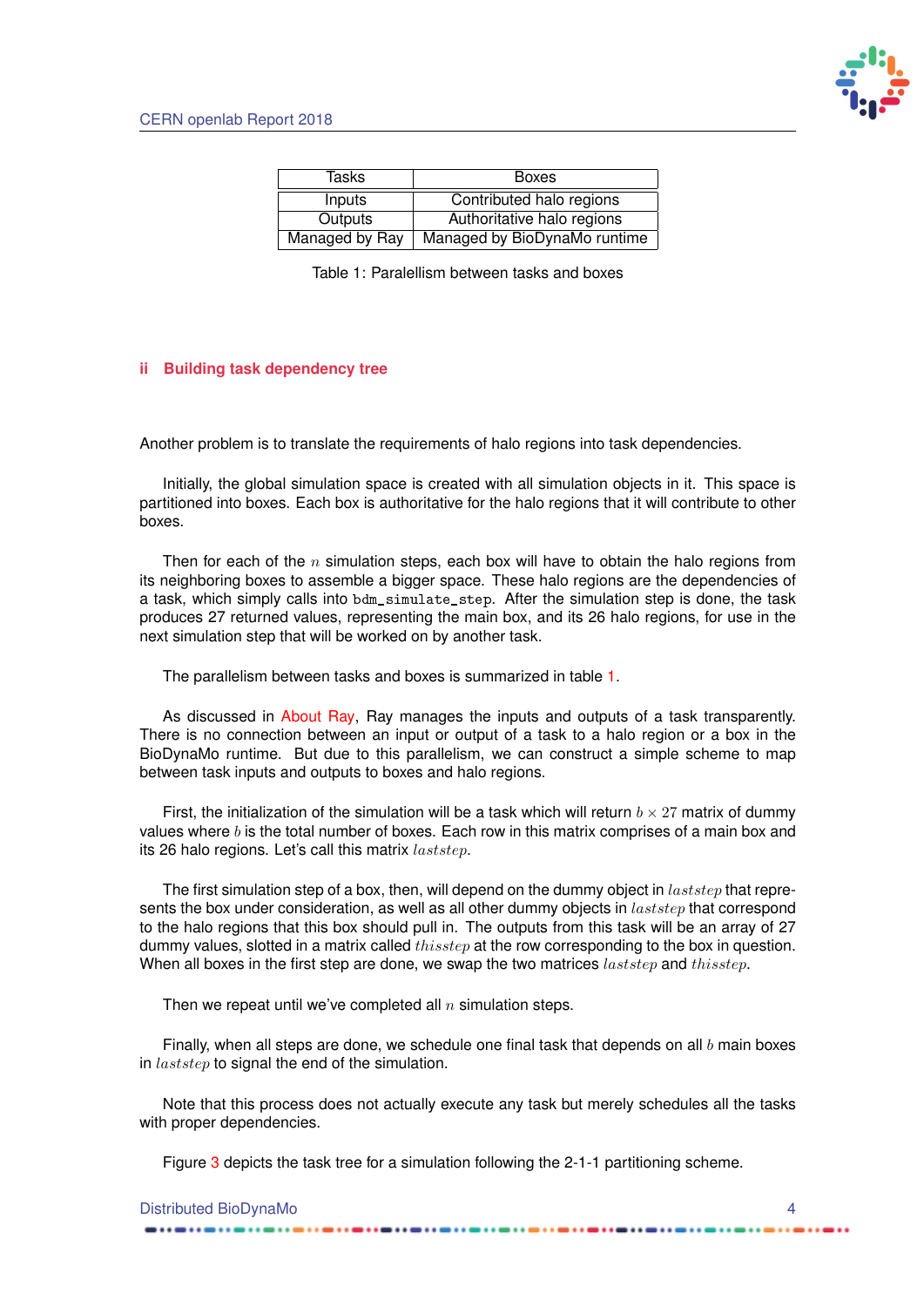

<span id="page-8-2"></span>

Figure 3: Task tree of a 2-1-1 partitioning scheme

### <span id="page-8-0"></span>**c Consider local availability of blobs**

This is an optimization to help with executing tasks on the node that has the most data locally available to it.

In [Building task dependency tree,](#page-7-0) we used the returned futures to represent the main box and required halo regions. Ray generates deterministic identifiers for these futures when a task is scheduled and thus the C++ code cannot make use of these IDs. Because these identifiers are  $($ certainly) different from the identifiers of the blobs, as generated by the  $C_{++}$  at execution time, the schedulers do not know about the sizes of the actual blobs.

However, since the IDs of the blobs are deterministically generated, we could force Ray to use these IDs for the returned futures, and hence when the actual blobs are made available later, their sizes will be taken into account by the schedulers.

This optimization requires an enhancement in Ray so that its remote functions will also take in a list of identifiers to be used for the returned futures, and no deserialization will be performed when these blobs are fetched. This also means that the Python and C++ side must agree on the method to generate these IDs.

## <span id="page-8-1"></span>**3 Result**

With the method discussed, we have achieved the following encouraging results.

- 1. For the first time, a BioDynaMo simulation was run in a multi-process, multi-node setup. We launched a Ray cluster in 2 docker containers each having 2 worker processes, and ran the driver on yet another docker container, all in a 4-core machine.
- 2. Virtually no change to the current simulation code. The only minor change (to switch to RaySimulation) could be integrated into the runtime portion of BioDynaMo later.

Distributed BioDynaMo 5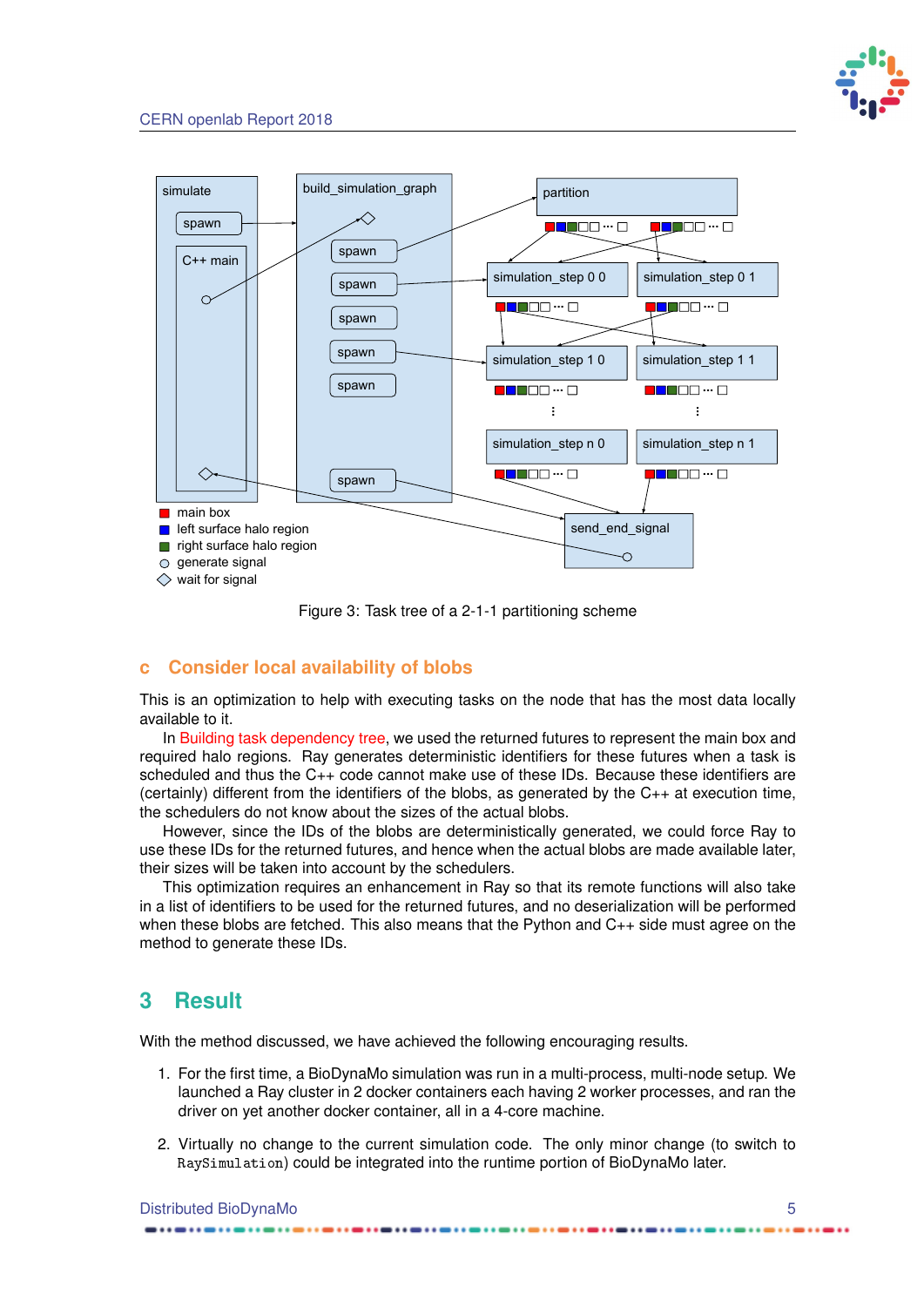

3. The driver is also able to run the simulation in a local setup, in the same way these simulations have always been run before.

### <span id="page-9-0"></span>**4 Future work**

As positive as the results could be, there are many outstanding issues that have to be addressed for the distributed mode of execution to be useful.

### <span id="page-9-1"></span>**a Reconcile movement of simulation objects**

The simulation objects are currently assumed to not move from one region to another. This is always a false assumption and must be relaxed.

On top of that, reconciliation of the movement is also required. For example, if a cell from one box moves across the border to its neighbor box, the neighbor must be informed of that. In this case, there is a change in authoritative source of the cell. Conversely, to save compute time, we might skip the cells in the halo regions that a task pulls in, since those cells are not in the space that this task is authoritative for.

### <span id="page-9-2"></span>**b Alleviate serialization and deserialization overhead**

We are seeing around 90% of execution time is spent on reassembling and disassembling of the halo regions. This time is attributed mostly to the serialization and deserialization of the blobs from Plasma store. Even though these blobs are in a shared memory among all processes on the same node, they cannot be directly treated as regular simulation objects. If the BioDynaMo runtime could devise a mechanism to store objects in a position independent manner, that would alleviate this major overhead.

### <span id="page-9-3"></span>**c Ensure deterministic simulation**

Random number generators are used extensively in simulations. In a local execution, there is only one generator used by all threads. In distributed mode, a task could run on a random node, which means that the source of random number is not deterministic. This affects reproducibility of the simulation. There needs to be a more deterministic way to seed the random number generator at the start of each task.

### <span id="page-9-4"></span>**d Relieve memory usage and support resumption**

Since the simulation happens in locked steps, it is possible to remove blobs from at least 2 generations ago. This will require enhancements to Plasma object store because it currently does not offer APIs to do that.

In the same vein, it should be possible to resume the simulation from any step in case of sudden failures of any node, or inavailability of any removed blob.

### <span id="page-9-5"></span>**e Distribute the initialization of the global space**

The initialization of the global space is done in one node at the moment. Because we partition the global space into cubes, this work could also be distributed across the whole cluster. Care must be taken to make this step resumable, too.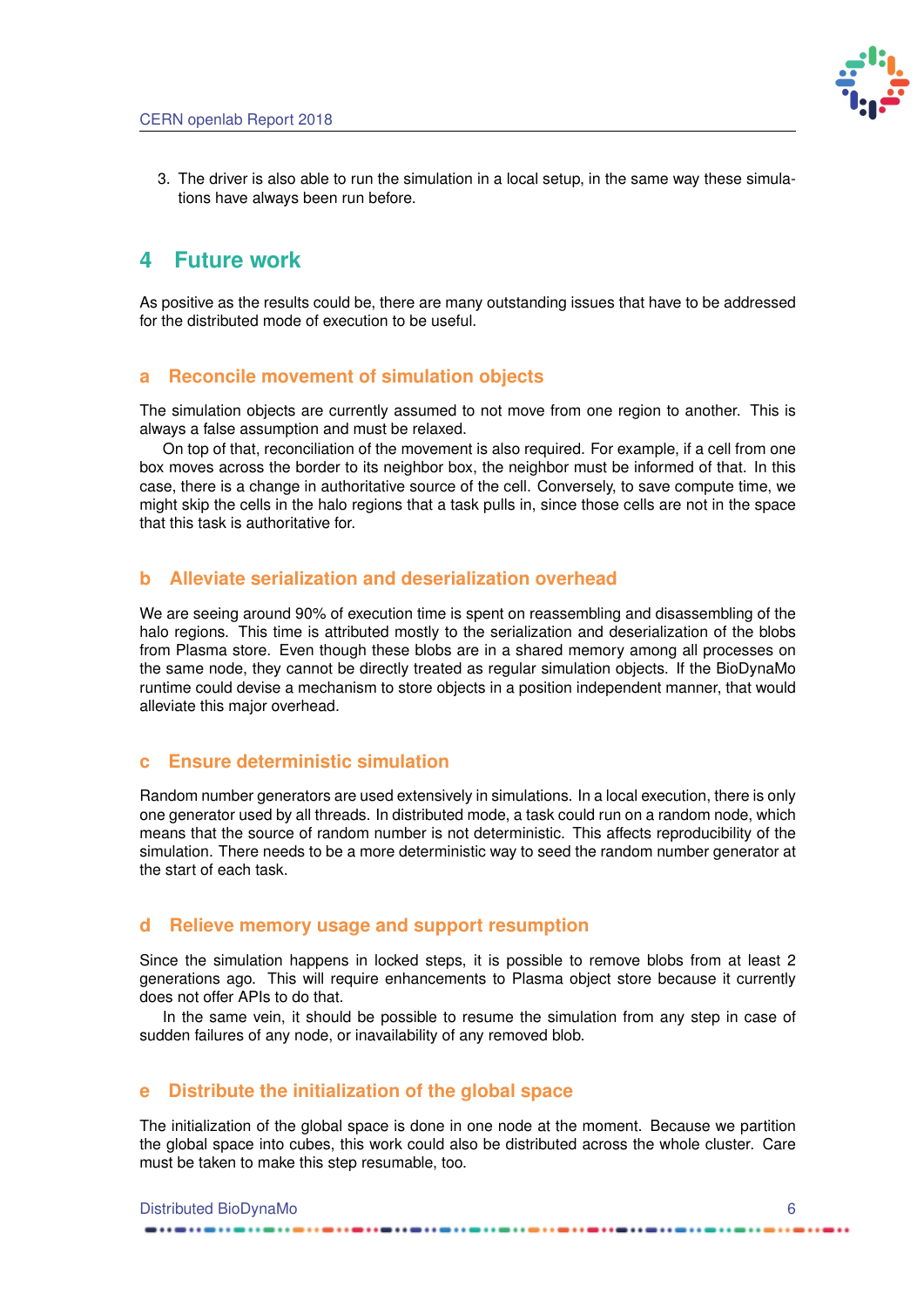

### <span id="page-10-0"></span>**f Validate simulation results**

We have validated that the simulation can run in a distributed manner but no effort has been spent on validating the correctness of the simulation results.

### <span id="page-10-1"></span>**g Upstream enhancements to Ray**

It could be helpful to work out a more comprehensive solution and upstream the modifications we have made to Ray (see [Consider local availability of blobs\)](#page-8-0).

### <span id="page-10-2"></span>**5 Conclusion**

Due to off-loading of execution to Ray framework, we were able to make BioDynaMo run its first distributed demo within two months with virtually no change to existing simulation logic. The results are encouraging but still far from being useful. Much more work needs to be done to carry out a reproducible and realistic simulation, reduce resource consumption both in storage and compute, and validate the simulation results.

### <span id="page-10-3"></span>**6 Postscript**

This report was written about 2 weeks before the end of the project. Since then, some of the recommended future works were also designed and implemented, the most important one being mentioned in [Reconcile movement of simulation objects.](#page-9-1) This section discusses more about that work.

Originally, the halo regions were *internal* to a box. This ensured that all the simulation objects contained in the halo regions were under the authority of the box. This work expanded the halo regions *outside* the box so that it would be able to catch the simulations objects that had moved from inside to outside the box.

There were three main issues to tackle in this design. The first was to keep track of the simulation objects that were originally in a main box so that the simulation step only applied to them, and their movements were fully captured. The second was to limit simulation to a limited portion of a resource manager (an container of all simulation objects). The third was to accept a manually specified global bounding box that all simulation objects were assumed lost if they moved out.

The first issue was solved by arranging the simulation objects within the bounds of a main box to the front of the resource manager. We only needed, then, to keep track of how many of them there were. When iterating through the resource manager again, if the object was among these very first objects, we knew that this box was authoritative for it.

- At re-assembling time, all simulation objects in the main box were automatically copied to the resulting resource manager because all simulation objects here should have been within the bounds. Then we traversed through all 26 halo regions to append inside-the-box simulation objects to the resource manager. A current count of all simulation objects was taken at this step. These objects would be the *managed* simulation objects. Finally, another traversal pass was done to copy remaining simulation objects to the resource manager. These are *unmanaged* objects.
- At dis-assembling time, only managed objects are considered. Each managed simulation object was copied to its corresponding main and halo regions. For example, if the managed object had moved from one inside corner to outside the box, it would be copied to all the halo regions overlapping where it was right now, and it would not be copied to the main box for the next step.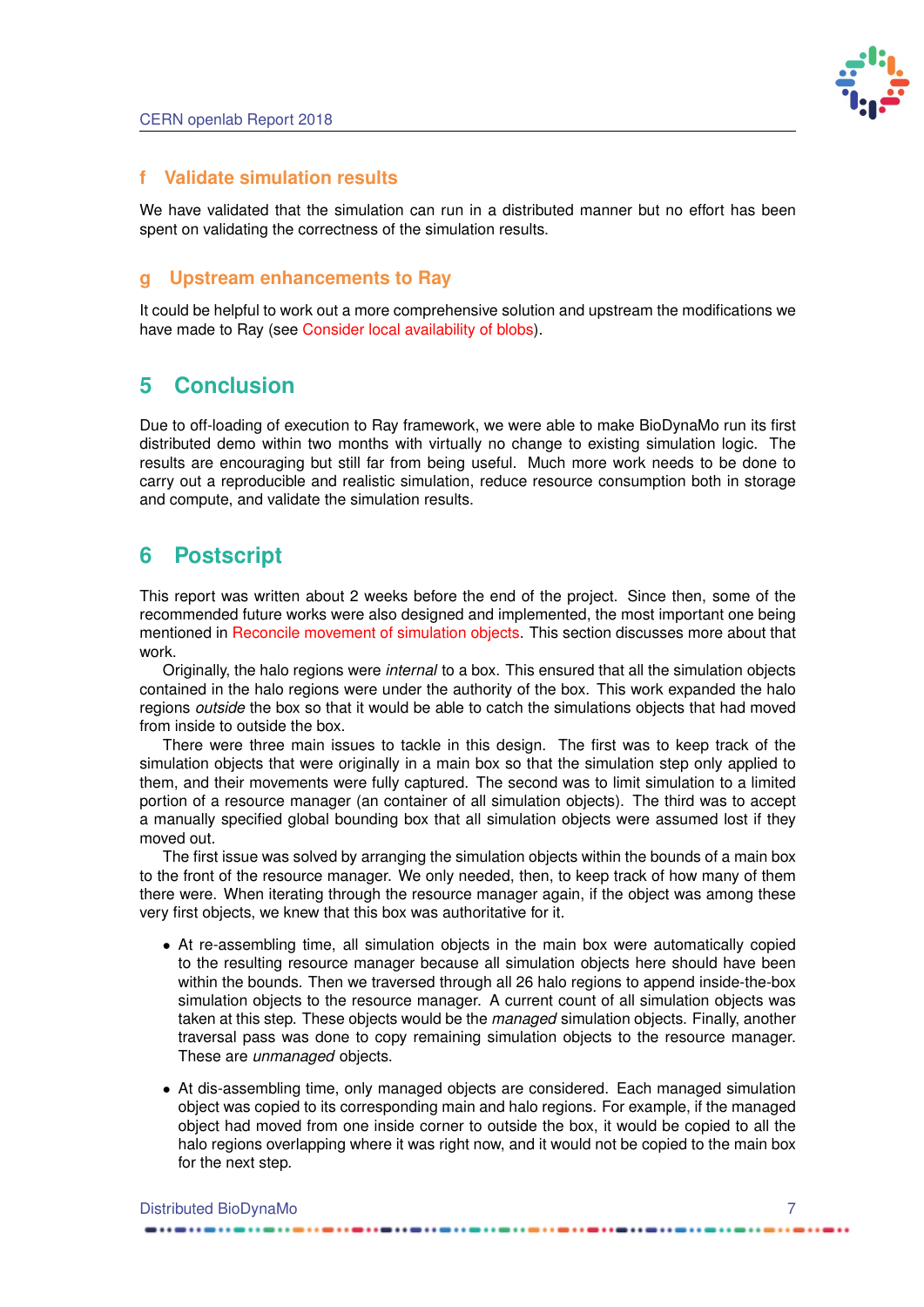

<span id="page-11-0"></span>

Figure 4: 2D illustration of halo regions involved when one simulation object moves

In 2D, figure [4](#page-11-0) illustrates all participating halo regions when a simulation object moved from inside a corner to outside the box. The object is removed from the main region (gray square), copied to the halo regions (yellow, blue, and red rectangles).

Figure [4](#page-11-0) also depicts another problem. When an object in the upper left box moved out of the global bounds, since no tasks would pull that green halo region in, that object would be lost. Therefore, the users should appropriately size this global bounding box to the scale of the simulation. An alternative approach here is to adjust the global bounding box dynamically after each step. But this approach introduces a synchronization point and much more complexity because repartitioning might be necessary due to the size adjustment.